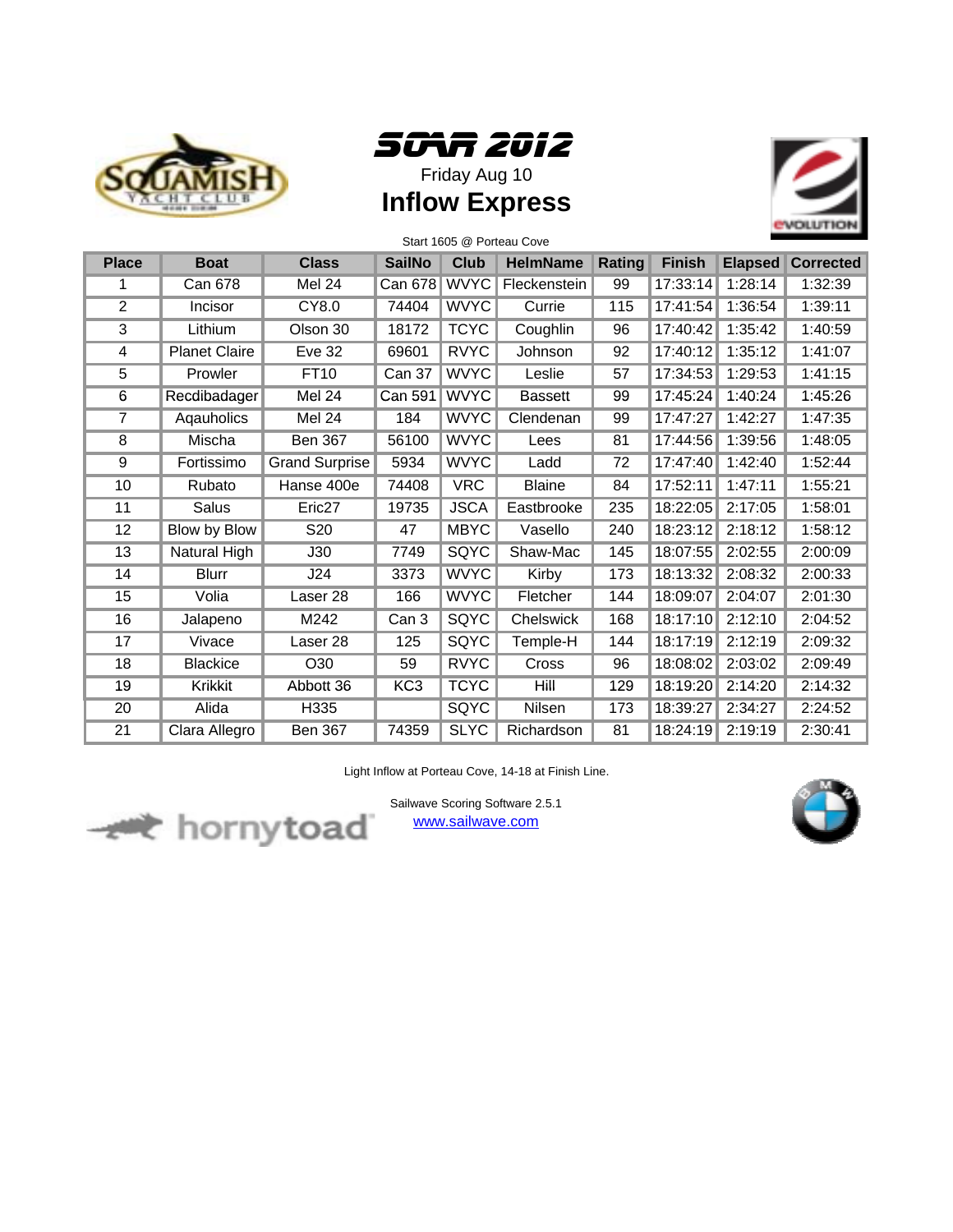



Saturday Aug 11 **Division Standings**



**PHRF A**

| <b>Place</b> | <b>Boat</b>   | <b>Type</b>    | <b>SailNo</b> | <b>Club</b> | <b>Skipper</b> | Rating | <b>Start</b> | <b>Finish</b>    |         | <b>Elapsed Corrected</b> |
|--------------|---------------|----------------|---------------|-------------|----------------|--------|--------------|------------------|---------|--------------------------|
|              | Prowler       | FT10           | Can 37        | WVYC        | Leslie         | 57     |              | 11:35   16:04:22 | 4:29:22 | 5:03:27                  |
| 2            | Mischa        | <b>Ben 367</b> | 56100         | WVYC        | Lees           | 81     |              | 11:35   16:19:13 | 4:44:13 | 5:07:23                  |
| 3            | Absolute Kaos | Dash 34X       | 49439         | <b>RVYC</b> | North/Cramb    | 68     |              | 11:35 16:20:51   | 4:45:51 | 5:15:59                  |
| 4            | Dominatrix    | X119           | 42382         | <b>RVYC</b> | <b>Stewart</b> | 76     |              | 11:35   16:29:28 | 4:54:28 | 5:21:09                  |
| 5            | Rubato        | Han 400e       | 74408         | VRC         | <b>Blaine</b>  | 84     |              | 11:35 16:38:32   | 5:03:32 | 5:26:39                  |
| 6            | Fortissimo    | G.Surprise     | 5934          | <b>WVYC</b> | Ladd           | 72     | 11:35        | 16:34:19         | 4:59:19 | 5:28:38                  |
|              | Clara Allegro | <b>Ben 367</b> | 74359         | <b>SLYC</b> | Richardson     | 81     | 11:35        | 16:47:51         | 5:12:51 | 5:38:21                  |

## **PHRF B**

| <b>Place</b> | <b>Boat</b>          | Type          | <b>SailNo</b>  | <b>Club</b> | <b>Skipper</b> | Rating Start |       | <b>Finish</b>  |         | <b>Elapsed Corrected</b> |
|--------------|----------------------|---------------|----------------|-------------|----------------|--------------|-------|----------------|---------|--------------------------|
|              | Recdibadger          | Melges 24 $ $ | Can 591        | <b>WVYC</b> | <b>Bassett</b> | 99           | 11:35 | 16:24:37       | 4:49:37 | 5:04:07                  |
| 2            | Blackice**           | Olson 30      | 59             | <b>RVYC</b> | Cross          | 96           | 11:35 | 16:29:42       | 4:54:42 | 5:10:58                  |
| 3            | Can678               | Melaes 24     | Can 678 $WVYC$ |             | Fleckenstein   | 99           |       | 11:35 16:32:45 | 4:57:45 | 5:12:40                  |
| 4            | Agauholics           | Melges 24     | 184            | <b>WVYC</b> | Clendenan      | 99           |       | 11:35 16:35:26 | 5:00:26 | 5:15:29                  |
| 5            | Lithium              | Olson 30      | 18172          | <b>TCYC</b> | Coughlin       | 96           | 11:35 | 16:40:48       | 5:05:48 | 5:22:41                  |
| 6            | <b>Planet Claire</b> | Evelyn 32     | 69601          | <b>RVYC</b> | Johnson        | 92           | 11:35 | 16:47:57       | 5:12:57 | 5:32:23                  |

\*\* Blackice provisional due to rating certificate

## **PHRF C**

| <b>Place</b>   | <b>Boat</b>  | <b>Type</b> | <b>SailNo</b>    | <b>Club</b> | <b>Skipper</b> | Rating | <b>Start</b> | <b>Finish</b>    |         | <b>Elapsed Corrected</b> |
|----------------|--------------|-------------|------------------|-------------|----------------|--------|--------------|------------------|---------|--------------------------|
|                | <b>Blurr</b> | J24         | 3373             | WVYC I      | Kirby          | 173    |              | 11:35   16:43:26 | 5:08:26 | 4:49:18                  |
| 2              | Incisor      | CY8.0       | 74404            | WVYC        | Currie         | 115    |              | 11:35 16:29:41   | 4:54:41 | 5:01:39                  |
| 3              | Volia        | Laser 28    | 166              | WVYC        | Fletcher       | 144    |              | 11:35 16:57:29   | 5:22:29 | 5:15:41                  |
| $\overline{4}$ | Natural High | J30         | 7749             | SOYC        | Shaw-Mac       | 145    |              | 11:35 16:58:25   | 5:23:25 | 5:16:07                  |
| 5              | Krikkit      | Abbott 36   | KC <sub>3</sub>  | <b>TCYC</b> | Hill           | 129    |              | 11:35 17:00:22   | 5:25:22 | 5:25:52                  |
| 6              | Vivace       | Laser 28    | 125              | SQYC        | Temple-H       | 144    |              | 11:35 17:20:43   | 5:45:43 | 5:38:26                  |
|                | Jalapeno     | M242        | Can <sub>3</sub> | SQYC        | Chelswick      | 168    |              | 11:35 17:36:46   | 6:01:46 | 5:41:47                  |

## **PHRF Short Course**

| <b>Place</b> | <b>Boat</b>  | Type               | <b>SailNo</b> | Club        | <b>Skipper</b> | Rating Start | <b>Finish</b>    |         | <b>Elapsed Corrected</b> |
|--------------|--------------|--------------------|---------------|-------------|----------------|--------------|------------------|---------|--------------------------|
|              | Blow by Blow | S <sub>20</sub>    | 47            | MBYC        | Vasello        | 240          | 11:42   16:00:41 | 4:18:41 | 3:41:15                  |
| 2            | Salus        | Eric <sub>27</sub> | 19735         | <b>JSCA</b> | Eastbrooke     | 235          | 11:42 16:13:46   | 4:31:46 | 3:53:58                  |
| 3            | DonnaLou     | Cat400             | 142           | SQYC        | Crewson        | 169          | 11:42   16:15:34 | 4:33:34 | 4:18:05                  |
| 4            | Alida        | H355               |               | SQYC        | Nilsen         | 173          | 11:42 16:19:38   | 4:37:38 | 4:20:24                  |
| 5            | Silk         | CC 30              |               | <b>JSCA</b> | Harrogate      | 200          | 11:35 16:48:33   | 5:13:33 | 4:43:04                  |

Weather- 10Kts gusting 13kts at start, light at Defense Islands, 20kts at finish, Sunny 25C



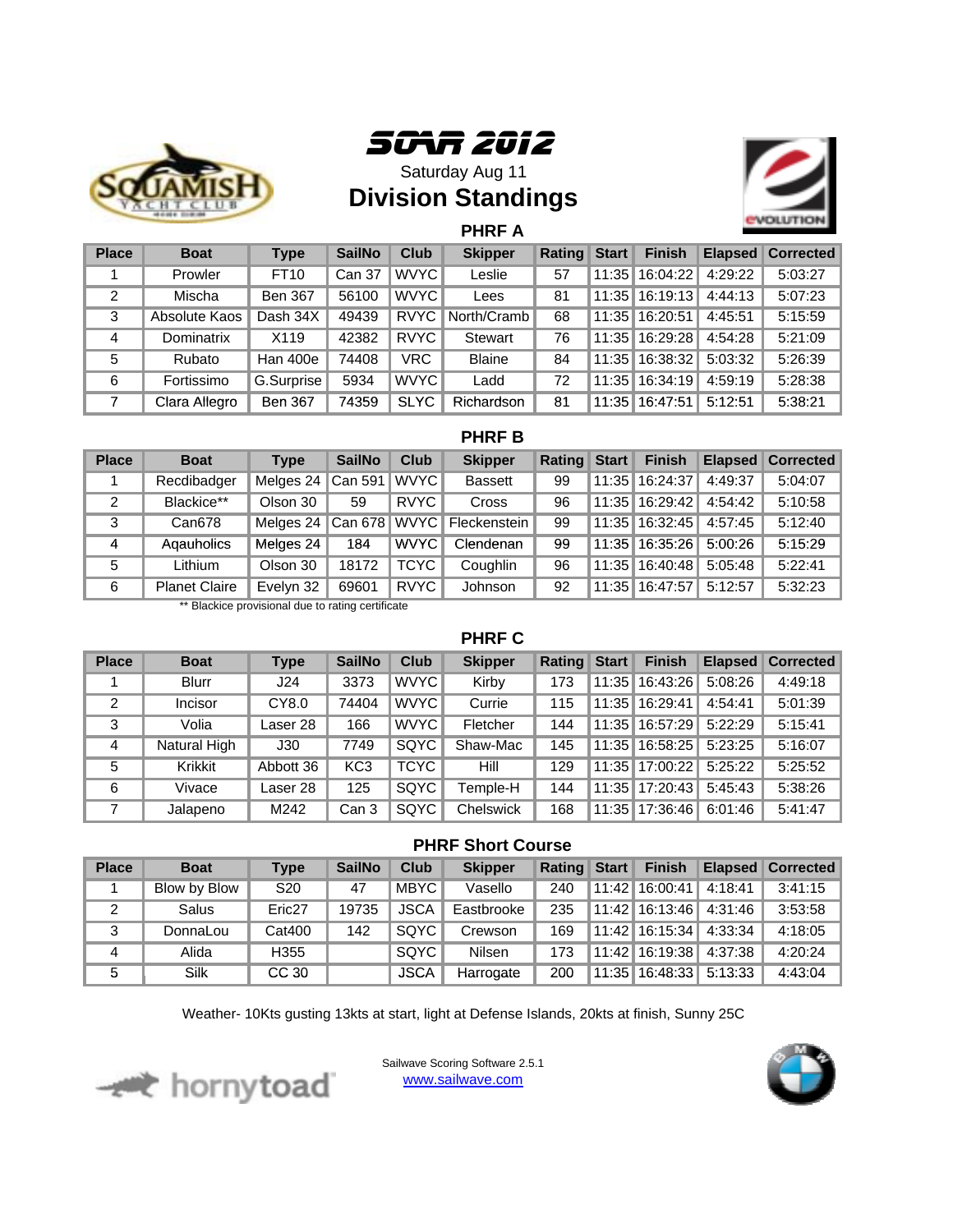



**Overall Standings**



| <b>Place</b> | <b>Boat</b>          | <b>Type</b>    | <b>SailNo</b>   | <b>Club</b> | <b>Skipper</b> | Rating | <b>Start</b> | <b>Finish</b> | <b>Elapsed</b> | <b>Corrected</b> |
|--------------|----------------------|----------------|-----------------|-------------|----------------|--------|--------------|---------------|----------------|------------------|
| 1            | <b>Blurr</b>         | J24            | 3373            | <b>WVYC</b> | Kirby          | 173    | 11:35        | 16:43:26      | 5:08:26        | 4:49:18          |
| 2            | Incisor              | CY8.0          | 74404           | <b>WVYC</b> | Currie         | 115    | 11:35        | 16:29:41      | 4:54:41        | 5:01:39          |
| 3            | Prowler              | <b>FT10</b>    | <b>Can 37</b>   | <b>WVYC</b> | Leslie         | 57     | 11:35        | 16:04:22      | 4:29:22        | 5:03:27          |
| 4            | Recdibadger          | Melges 24      | Can 591         | <b>WVYC</b> | <b>Bassett</b> | 99     | 11:35        | 16:24:37      | 4:49:37        | 5:04:07          |
| 5            | Mischa               | <b>Ben 367</b> | 56100           | <b>WVYC</b> | Lees           | 81     | 11:35        | 16:19:13      | 4:44:13        | 5:07:23          |
| 6            | <b>Blackice</b>      | Olson 30       | 59              | <b>RVYC</b> | Cross          | 93     | 11:35        | 16:29:42      | 4:54:42        | 5:12:29          |
| 7            | Can678               | Melges 24      | <b>Can 678</b>  | <b>WVYC</b> | Fleckenstein   | 99     | 11:35        | 16:32:45      | 4:57:45        | 5:12:40          |
| 8            | Agauholics           | Melges 24      | 184             | <b>WVYC</b> | Clendenan      | 99     | 11:35        | 16:35:26      | 5:00:26        | 5:15:29          |
| 9            | Volia                | Laser 28       | 166             | <b>WVYC</b> | Fletcher       | 144    | 11:35        | 16:57:29      | 5:22:29        | 5:15:41          |
| 10           | Absolute Kaos        | Dash 34X       | 49439           | <b>RVYC</b> | North/Cramb    | 68     | 11:35        | 16:20:51      | 4:45:51        | 5:15:59          |
| 11           | Natural High         | J30            | 7749            | <b>SQYC</b> | Shaw-Mac       | 145    | 11:35        | 16:58:25      | 5:23:25        | 5:16:07          |
| 12           | Dominatrix           | X119           | 42382           | <b>RVYC</b> | Stewart        | 76     | 11:35        | 16:29:28      | 4:54:28        | 5:21:09          |
| 13           | Lithium              | Olson 30       | 18172           | <b>TCYC</b> | Coughlin       | 96     | 11:35        | 16:40:48      | 5:05:48        | 5:22:41          |
| 14           | Krikkit              | Abbott 36      | KC <sub>3</sub> | <b>TCYC</b> | Hill           | 129    | 11:35        | 17:00:22      | 5:25:22        | 5:25:52          |
| 15           | Rubato               | Han 400e       | 74408           | <b>VRC</b>  | <b>Blaine</b>  | 84     | 11:35        | 16:38:32      | 5:03:32        | 5:26:39          |
| 16           | Fortissimo           | G.Surprise     | 5934            | <b>WVYC</b> | Ladd           | 72     | 11:35        | 16:34:19      | 4:59:19        | 5:28:38          |
| 17           | <b>Planet Claire</b> | Evelyn 32      | 69601           | <b>RVYC</b> | Johnson        | 92     | 11:35        | 16:47:57      | 5:12:57        | 5:32:23          |
| 18           | Clara Allegro        | <b>Ben 367</b> | 74359           | <b>SLYC</b> | Richardson     | 81     | 11:35        | 16:47:51      | 5:12:51        | 5:38:21          |
| 19           | Vivace               | Laser 28       | 125             | SQYC        | Temple-H       | 144    | 11:35        | 17:20:43      | 5:45:43        | 5:38:26          |
| 20           | Jalapeno             | M242           | Can 3           | SQYC        | Chelswick      | 168    | 11:35        | 17:36:46      | 6:01:46        | 5:41:47          |

Weather- 10Kts gusting 13kts at start, light at Defense Islands, 20kts at finish, Sunny 25C